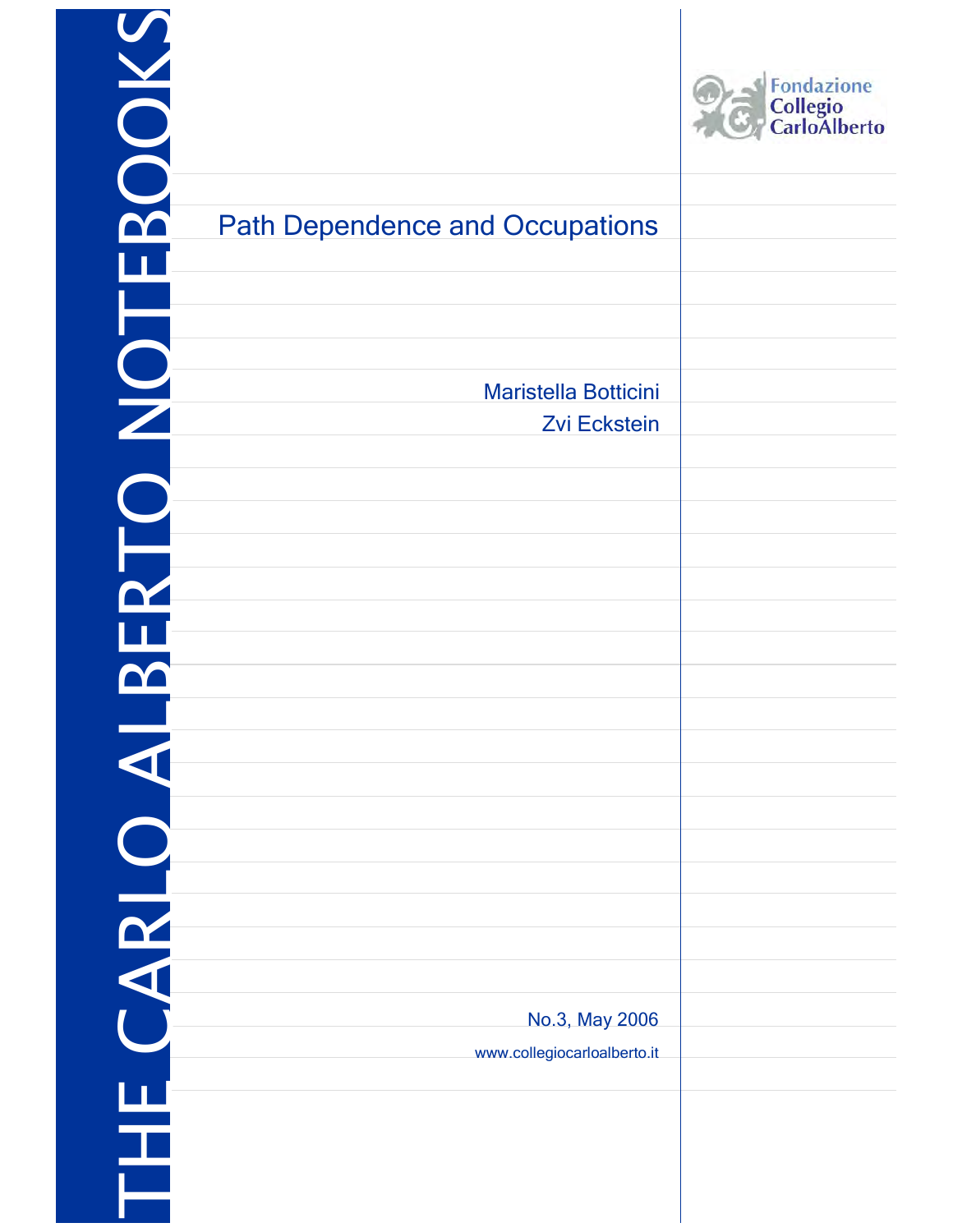# Path Dependence and Occupations<sup>1</sup>

Maristella Botticini<sup>2</sup> and Zvi Eckstein<sup>3</sup>

Aprile 20064

<sup>1</sup>A shorter version of this paper is forthcoming in Lawrence Blume and Steven N. Durlauf (eds.), The New Palgrave Dictionary of Economics, 2nd edition. We are indebted to Robert Margo, Joel Mokyr, Andrew Newman, and the Palgrave editors Larry Blume and Steven Durlauf for very helpful suggestions. Botticini thanks the Fondazione Collegio Carlo Alberto for financial support and the Federal Reserve Bank of Minneapolis for its hospitality.

2Fondazione Collegio Carlo Alberto, Università di Torino, Boston University, CHILD, and CEPR.

3Tel Aviv University, University of Minnesota, Federal Reserve Bank of Minneapolis, and CEPR.

 $4\textcircled{c}$  2006 by Maristella Botticini and Zvi Eckstein. Any opinions expressed here are those of the authors and not those of the Fondazione Collegio Carlo Alberto.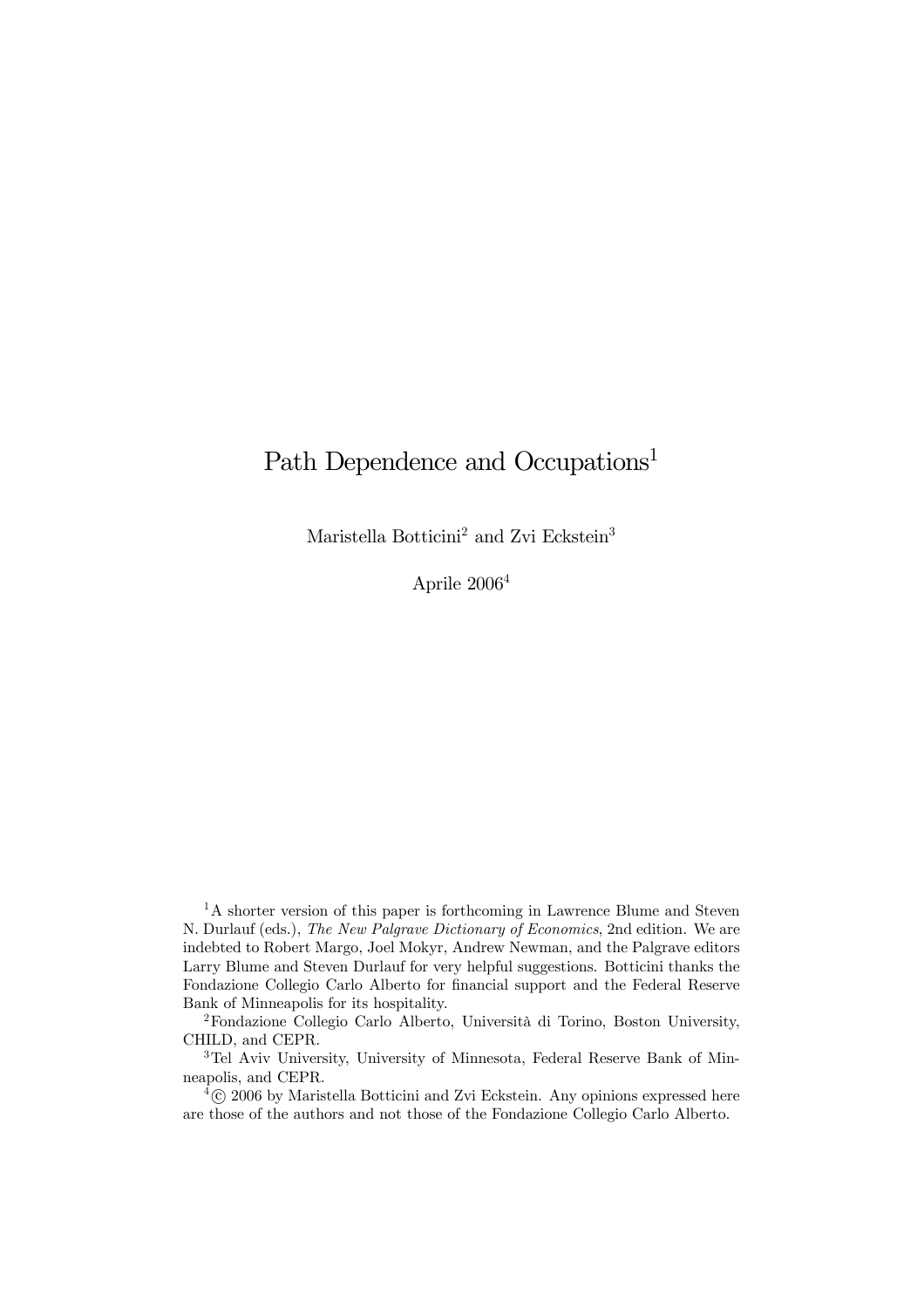#### Abstract

Path dependence in occupations refers to the observed occupational distribution in a population or in a sub-population at a point in time that depends on changes that occurred years or centuries earlier. Path dependence in occupations can be the outcome of the cumulative concentration of certain productive activities in specific regions over time, it can emerge through the effect of parental income or wealth on offspring's occupations and incomes, or it can be the outcome of group effects. Some historical cases are selected to illustrate the various mechanisms through which path dependence in occupations can emerge or disappear.

JEL Classification: J1, J2, J6, J7, N3, O1, Z12, Z13

Keywords: path dependence, occupational structure, social norms, trade diasporas, Jewish occupational selection, feminization of occupations, African-American occupational transition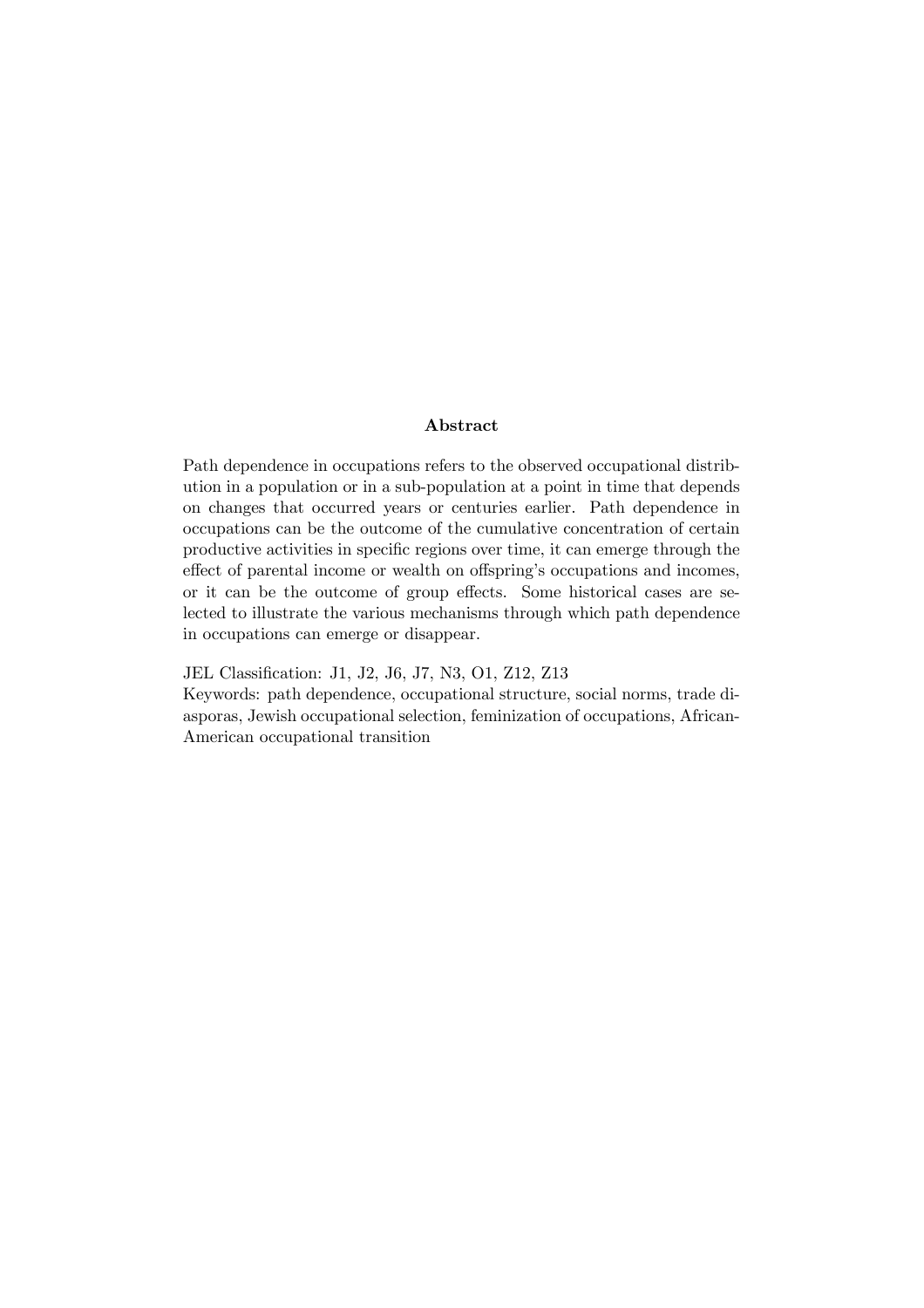#### 1 Introduction

Path dependence in occupations can be interpreted to mean that the observed occupational distribution in a population or in a sub-population at a point in time depends on changes that occurred years or centuries earlier (for example, a war that siphons off certain types of workers, the enactment of anti-discriminatory labour practices, a technological invention which is not gender- or race-neutral). This definition is consistent with the notion of path dependence suggested in the economic history literature by David (1985) with the example of the 'standard QWERTY' keyboard. Under this definition one can include both the cases in which particular innovations in the economy have permanent consequences and those instances in which particular shocks are not self-correcting, so that they remain permanent in the absence of some countervailing change.

To show that there is path dependence in occupations, one has to describe the exact sequencing of events related to the initial change and show that they had a permanent effect on the occupational choice and distribution observed later. In other words, one has to show that, at a given point in time, multiple occupational distributions were available for selection, and theory is unable to predict or explain the occupational structure that will be chosen. Then, a change occurs and an occupational distribution is favoured over competing ones. Finally, the selected occupational structure capitalizes on initial advantage and is stably reproduced over time.

The economics literature identifies a number of possible sources of path dependence (see for discussions Arthur, 1989; David, 1994; Liebowitz and Margolis, 1995; Blume and Durlauf, 2005). For example, the economic geography literature explains path dependence in occupations as the outcome of the cumulative concentration of certain productive activities in specific regions over time (for example, Krugman, 1991b; Fujita, Krugman and Venables, 1999). This literature highlights the potentially big impact of increasing returns and cumulative processes, which in turn can make the role of historical accidents decisive. Small changes in the parameters of the economy may have large effects. For example, if transportation costs, economies of scale, and the share of non-agricultural goods in expenditure cross a critical threshold, population may start to concentrate and regions to diverge; once started this process will feed on itself.

However, increasing returns are not necessary for path dependent processes (Bowles and Gintis, 2002). For example, in models of intergenerational mobility where individual-level characteristics matter (for example, Becker and Tomes, 1979; Loury, 1981; Banerjee and Newman, 1991; 1993; Galor and Zeira, 1993; Eckstein and Zilcha, 1994; Mookherjee and Ray, 2002; 2003), the existence or absence of path dependence in relative economic status across generations emerges through the effect of parental income or wealth on offspring's occupations and incomes.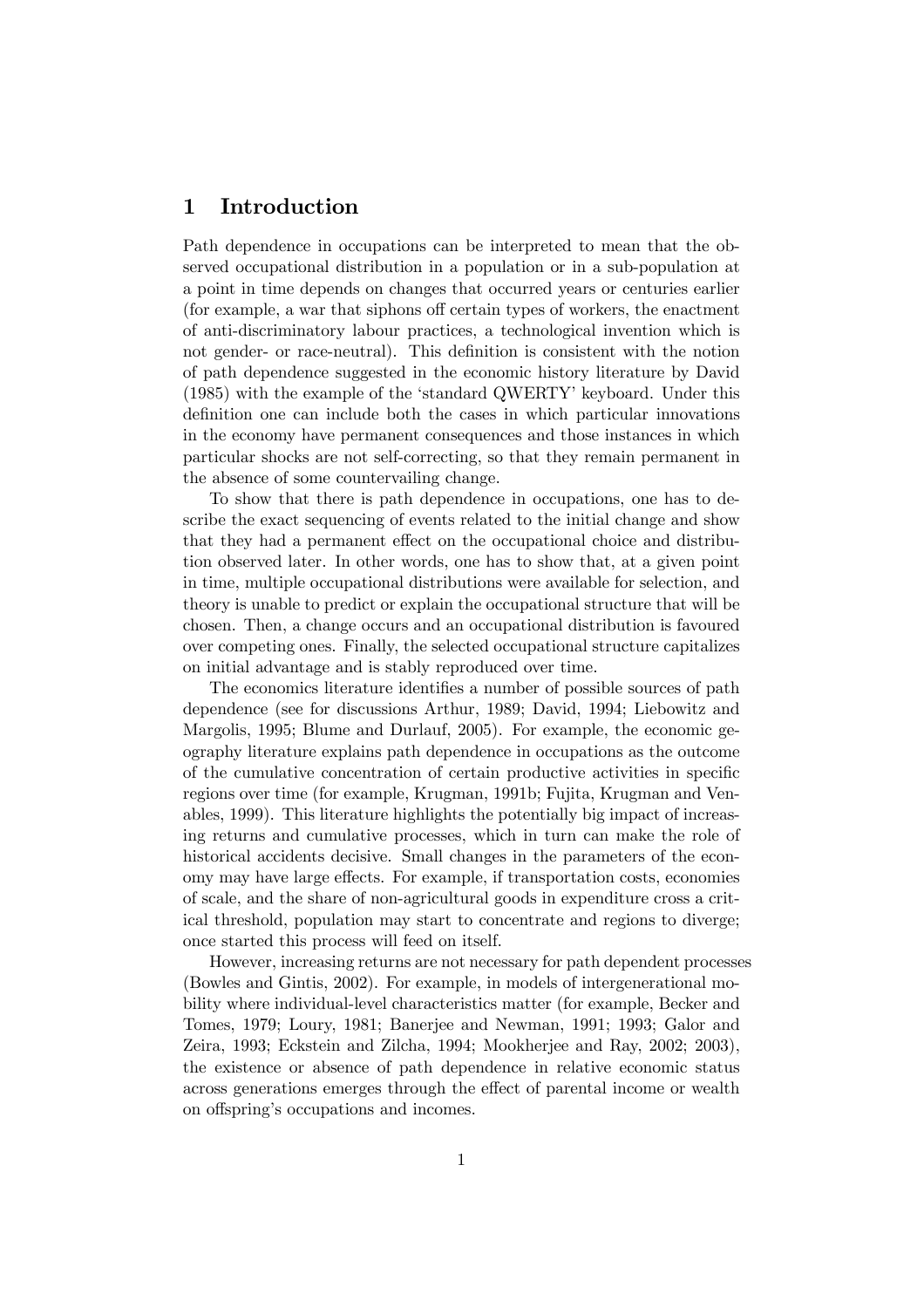In contrast, starting from the seminal work of Shelling (1971), in membership models an individual's economic choices are influenced not only by his or her traits but also by characteristics of the group of individuals with whom the person typically interacts (see Durlauf, 2006, for a discussion of these models and related empirical literature). Groups may differ in average level of schooling, cognitive functioning, occupational structure and wealth level. Some groups are exogenously determined, for example by ethnicity or gender. Other groups are endogenously determined. For example, individuals may be strongly influenced by groups such as residential neighbourhood, the schools attended, and the co-workers at various jobs. Group effects on economic success are well documented and may arise for a number of reasons, including discrimination, conformist effects on behaviour, differential access to information, and complementarities in production.

An exhaustive survey of historical and contemporary examples of path dependence in occupations is beyond the scope of this article. Instead, we selected some examples which illustrate the various mechanisms discussed above through which path dependence in occupations can emerge or disappear.

#### 2 Jewish Economic History

At the beginning of the first millennium, an exogenous change in the religious and social norm that defined Judaism occurred as a result of the shift in the leadership within the Jewish community. Before the destruction of the Temple in Jerusalem in 70 CE, the Jewish population in Eretz Israel, which consisted mainly of farmers, was segmented in many religious groups. After the destruction of the Temple, many Jewish sects disappeared, whereas the Pharisees became the dominant group. They replaced sacrifices with the study of the Torah in the synagogue. The transformation of the religion created the need for the devoted Jews to be literate and to educate their children. In about 200 CE, the transformation of Judaism reached its full-fledged stage with the compilation of the Mishna. Also, a new social norm came to prevail according to which an illiterate Jewish individual was considered an outcast in the community.

Despite education being very costly and 'useless' in production for farmers, religious instruction and primary education became more and more widespread among the Jewish communities in Palestine and Babylonia from the second to the seventh century. The spread of literacy among the Jewish rural population is even more impressive when compared with the literacy rates of the non-Jewish rural population in the same period. In the Roman, Byzantine, Christian and Persian worlds there was no mandatory primary education, and the non-Jewish rural population was almost entirely illiterate.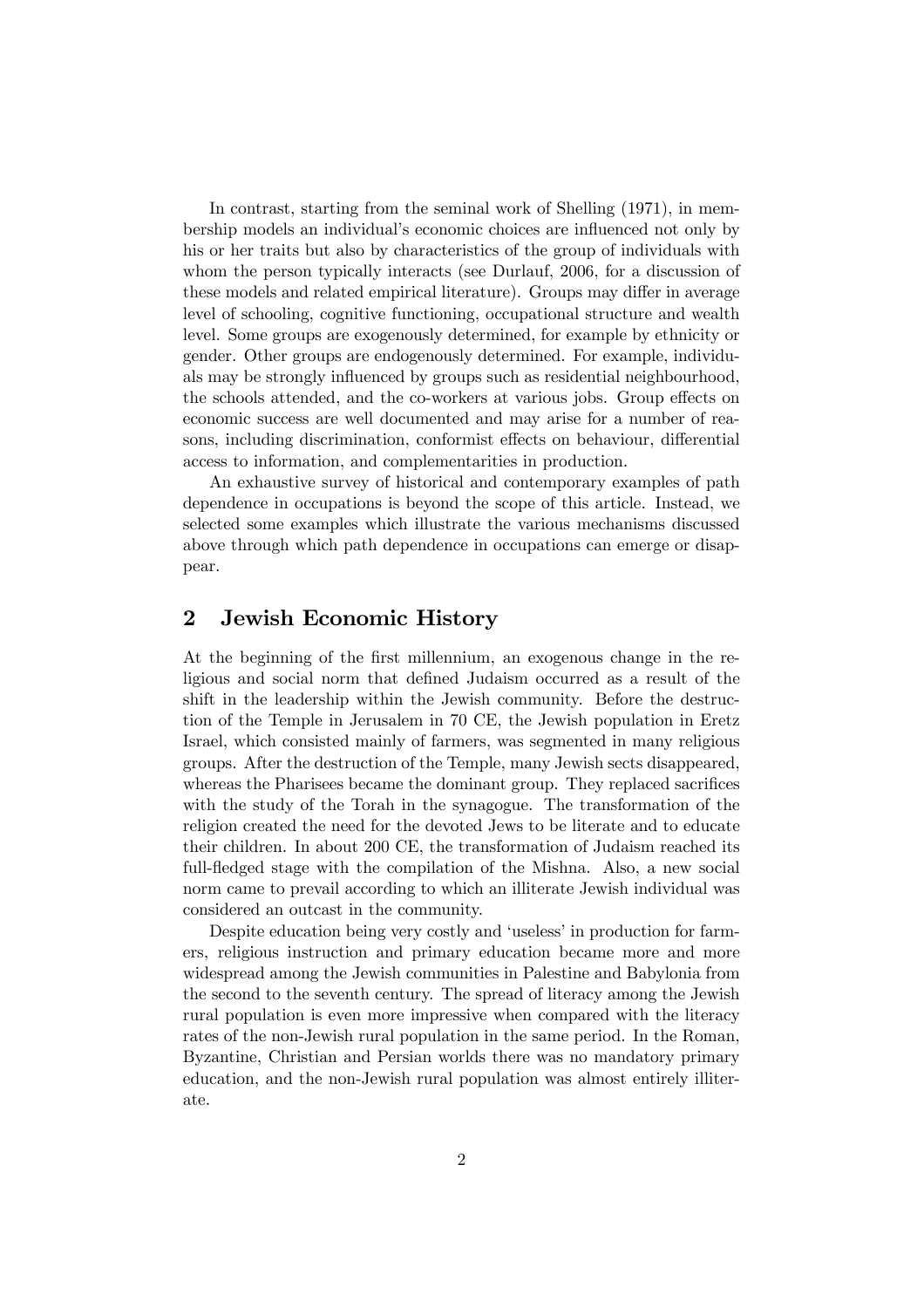Before 400 CE almost all Jews in the three main centres of Jewish life in the classical period - Palestine, Babylonia, and Egypt - were farmers, exactly like the rest of the population. The transition away from agriculture into crafts and trade started in the Talmudic period (200-500 CE), especially in Babylon. In the fifth and sixth centuries, some literate Jews abandoning agriculture moved to the towns and became small shopkeepers, craftsmen and artisans. However, given the stagnant economies in the late Roman, early Byzantine and Persian empires in the fourth to the seventh centuries, the growing number of literate Jewish farmers could not find skilled occupations in the existing cities at that time and many of them converted out of Judaism. World Jewry was reduced from about 4.5 million in 70 CE to about 1.5 million in 600 CE, with 80 per cent living in Babylonia.

But in the eighth and ninth centuries, another exogenous event occurred: massive urbanization in the newly established Muslim empire under the Abbasid caliphate vastly increased the demand for urban, skilled occupations. The literate Jewish rural population in Iraq and later in the Abbasid empire as a whole moved to urban centres, abandoned agriculture, and became engaged in a wide range of crafts, local and long-distance trade, moneylending, tax-farming and the medical profession. This occupational transition took about 150 years, and by 900 almost all Jews in Iraq, Persia, Syria and Egypt, were engaged in urban occupations. In contrast, most non-Jews remained farmers, even though they could engage in any occupation in the regions under Muslim rule. These two facts identify the educational reform in Judaism around 200 CE as the key factor for the occupational transition of the Jewish people (Botticini and Eckstein, 2005).

Judaism, with its costly religious norm regarding education, can thrive in the long run only if the Jews can find occupations in which their earnings significantly gain from literacy (Botticini and Eckstein, 2006). The voluntary diaspora of the Jews to western Europe during the tenth to the 13th centuries, to eastern Europe in the 16th and 17th centuries, and then worldwide supports this argument. Other minorities within the Muslim empire under the Abbasid caliphate did not migrate to western Europe even though no prohibitions prevented them from doing so. The distinctive engine of the Jewish migrations to the West was the incentive to maximize the returns to their investment in education. Hence, these two facts identify the link between the 'historical accident' and the voluntary diaspora of the Jews in search of urban, high-skill and high-income occupations.

The large Jewish population of Iraq and Iran, which amounted to about 800,000 in 1250, almost disappeared when the Mongol invasions brought the Near East back to a subsistence farming economy. In contrast, the small Jewish population in Europe survived, kept its literacy and educational distinctiveness, and through urban and skilled occupations reached high standards of living.

These urban, skilled occupations remained the distinctive mark of the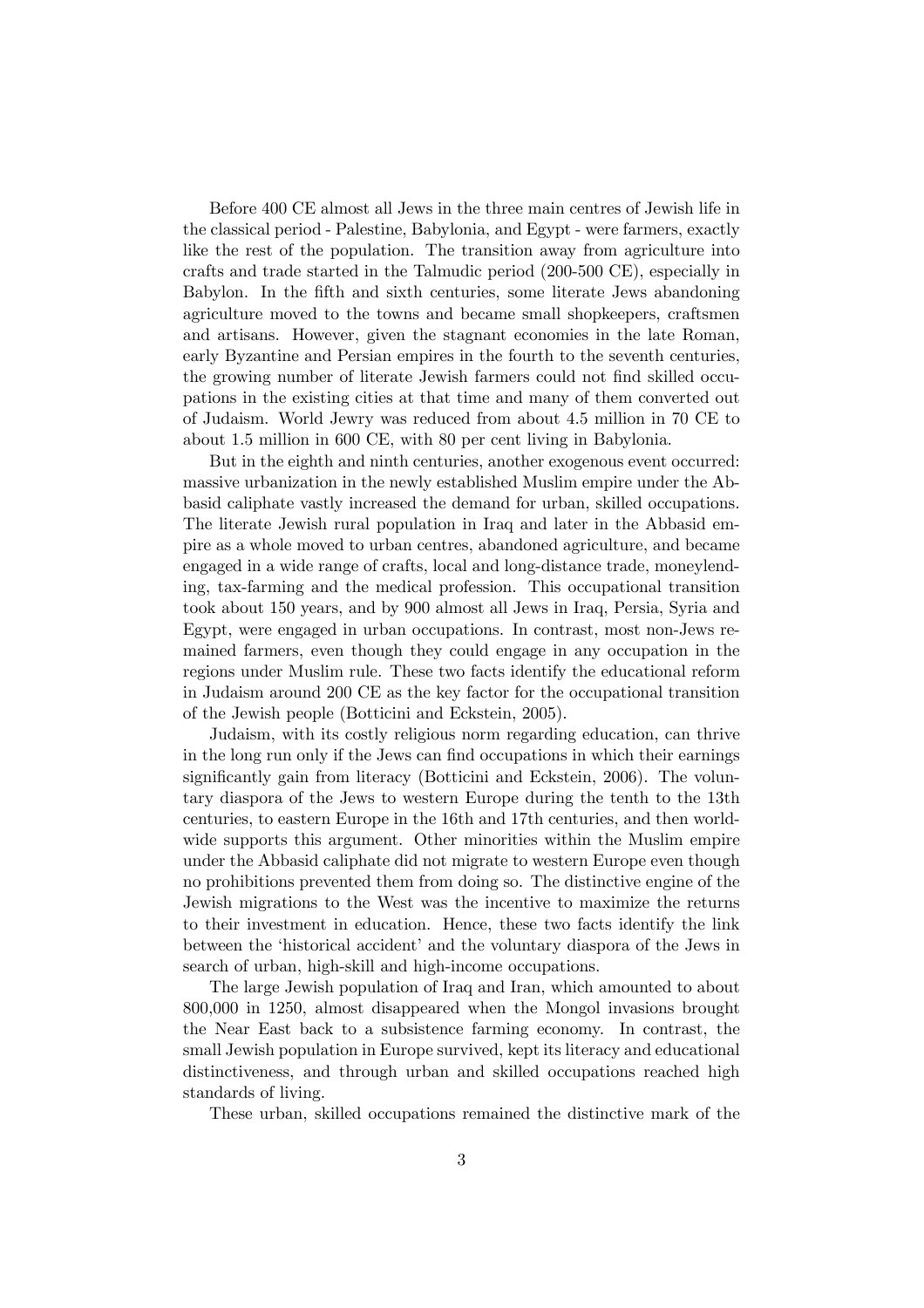Jewish people throughout their history, as clearly highlighted by the data provided by Kuznets (1960): in the countries which hosted the largest Jewish communities in the early 20th century (countries in eastern Europe, Russia, the United States and Canada), between 96 and 99 per cent of the Jews were engaged in non-agricultural occupations even though no restrictions prevented them from being farmers.

| Country        | Year | $\overline{\text{Jews in nonagr. jobs}}$ %)<br>orce<br>lewi | Non-Jews in nonagr. jobs <sub>o</sub><br>orce<br>Non-.lew |
|----------------|------|-------------------------------------------------------------|-----------------------------------------------------------|
| Poland         | 1931 | 96                                                          | 47                                                        |
| Soviet Union   | 1926 | 96                                                          | 27                                                        |
| United States  | 1940 | 98                                                          | 82                                                        |
| Latvia         | 1930 | 99                                                          | 47                                                        |
| Germany        | 1933 | 99                                                          | 83                                                        |
| Czecholosyakia | 1930 | 91                                                          | 73                                                        |
| Hungary        | 1930 | 97                                                          | 52                                                        |
| Rumania        | 1930 | 96                                                          | 37                                                        |
| Bulgaria       | 1926 | 99                                                          | 31                                                        |
| Canada         | 1931 | 99                                                          | 71                                                        |

TABLE 1–OCCUPATIONAL STRUCTURE OF WORLD JEWRY, CA. 1930

Source: This table reproduces Table 2 in Kuznets (1960, p. 1608).

Chiswick (2005) documents the same occupational selection of the Jewish population in the United States as late as the year 2000. For example, about 53 per cent of adult Jewish men are engaged in professions such as law, medicine, and academia, whereas the percentage for white non-Jewish men is about 20 per cent. In contrast, only six per cent of adult Jewish men are employed in the construction, transportation, and production sectors in comparison with about 39 per cent of adult non-Jewish men.

Jewish economic history fits very well the multiple features of path dependence outlined in the Introduction. On the one hand, two exogenous changes (the transformation of the religious norm in the first and second centuries CE and the urbanization in the Muslim empire in the eighth and ninth centuries) created a permanent effect on the occupational distribution among the Jews. On the other hand, the mechanisms through which these changes worked to affect the occupational structure of the Jews in the long run were twofold: the intergenerational transmission of skills and literacy from parents to children, and the peer pressure (social penalty) that the Jewish communities imposed on those who did not invest in their children's education.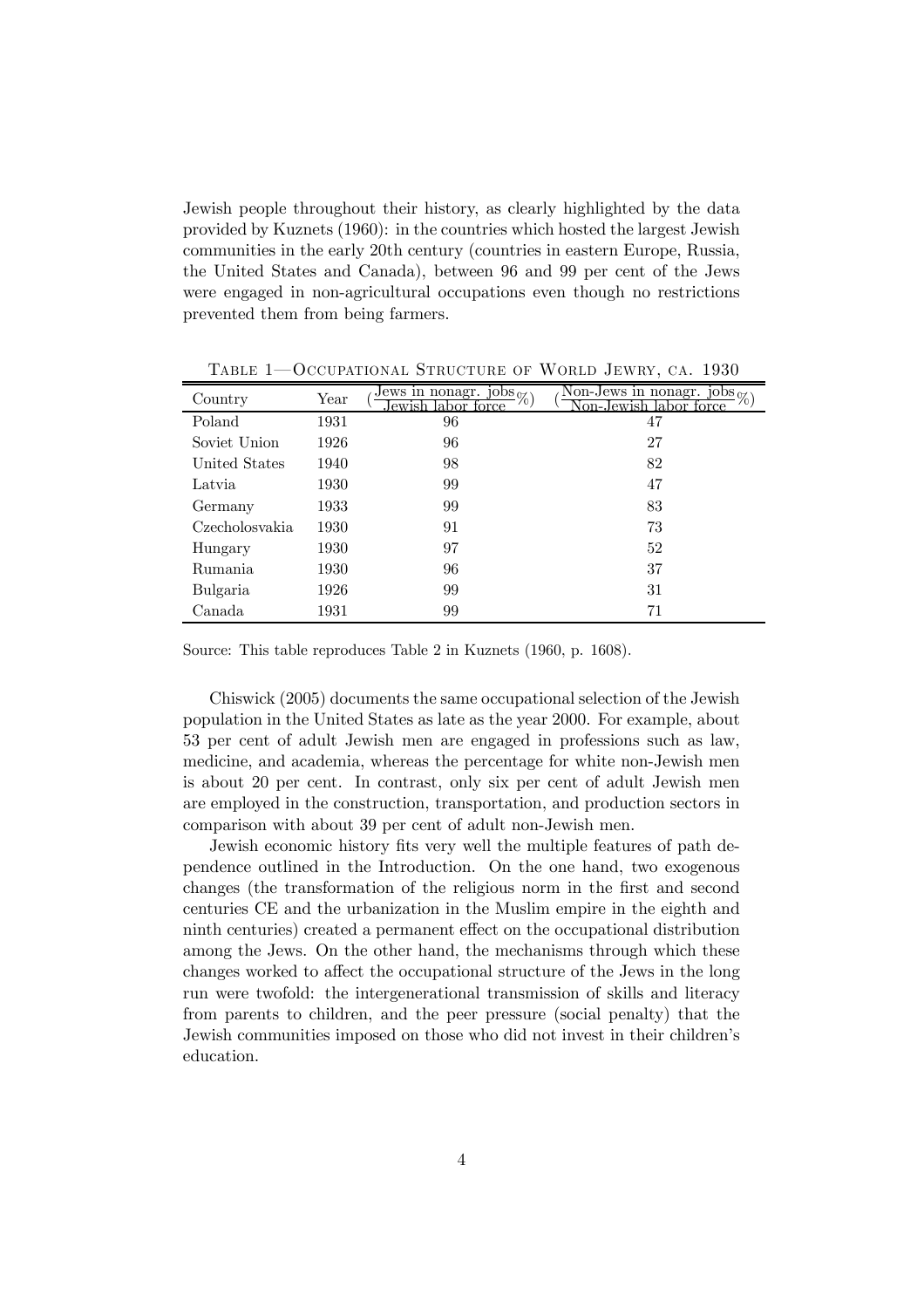#### 3 Commercial and Trade Diasporas

As membership models would predict, ethnic groups can influence the occupational distribution of immigrants in a country and create occupational clustering by ethnicity. One of the most visible examples of this occupational clustering is offered by the so-called commercial and trade diasporas.

A diaspora is any ethnic group without a territorial base within a given polity, and whose social, economic and political networks cross the borders of nation states. In particular, trade and commercial diasporas are those diasporas whose members specialize in trade and commercial activities or, more generally, in urban, skilled jobs. Historical examples include the Jews in the last two millennia, the Parsi (Zoroastrian) diaspora from Iran, the Huguenots in early-modern and modern western Europe, the Armenians, the Greeks of the Ottoman Empire, the Germans throughout eastern Europe in modern times, the Chinese in many areas of south-east Asia from the 15th to the 20th century, the Indian middleman minorities of east Africa and Malaya, the Pakistanis in Great Britain, and the Lebanese Christians in 18th-century Egypt and contemporary west Africa (Botticini, 2003).

Commercial and trade diasporas - indeed, diasporas in general - have been characterized by strong linguistic skills, often including the ability to speak and write in both their own and alien languages. This enabled members of a diaspora to maintain communication networks within the group and to use alien languages for practical purposes. Maintaining the common original language is one of the means to enhance the organization of a diaspora. Others mechanisms include the establishment of communal institutions, such as the commercial coalitions among the Jews in the Mediterranean in the high Middle Ages (Greif, 1989) or the Chinese societies known as Houei; the development of a common set of commercial laws or norms whose enforcement is delegated to courts within the communities; and strong endogamous marriage strategies.

In some cases, exogenous changes have created or reinforced occupational selection among ethnic or religious groups. For example, it has been often argued that legal prohibitions and the exclusion of Jews from guild membership in medieval and early-modern Europe would account for their occupational selection into moneylending and the medical profession. Similarly, it has been pointed out that, after the revocation of the Edict of Nantes by King Louis XIV in 1685 that made Protestantism illegal, many Huguenots (French Protestants) emigrated to Ireland, England, Prussia, and America, where they contributed to the development of industries and trades. The Agricultural Law of 1870 in Indonesia against land ownership by ethnic Chinese has been cited to explain the exclusion of the Chinese diaspora from farming and agricultural activities.

In other instances, the occupational distribution was altered by rulers who substituted one diaspora for another if they perceived the change to be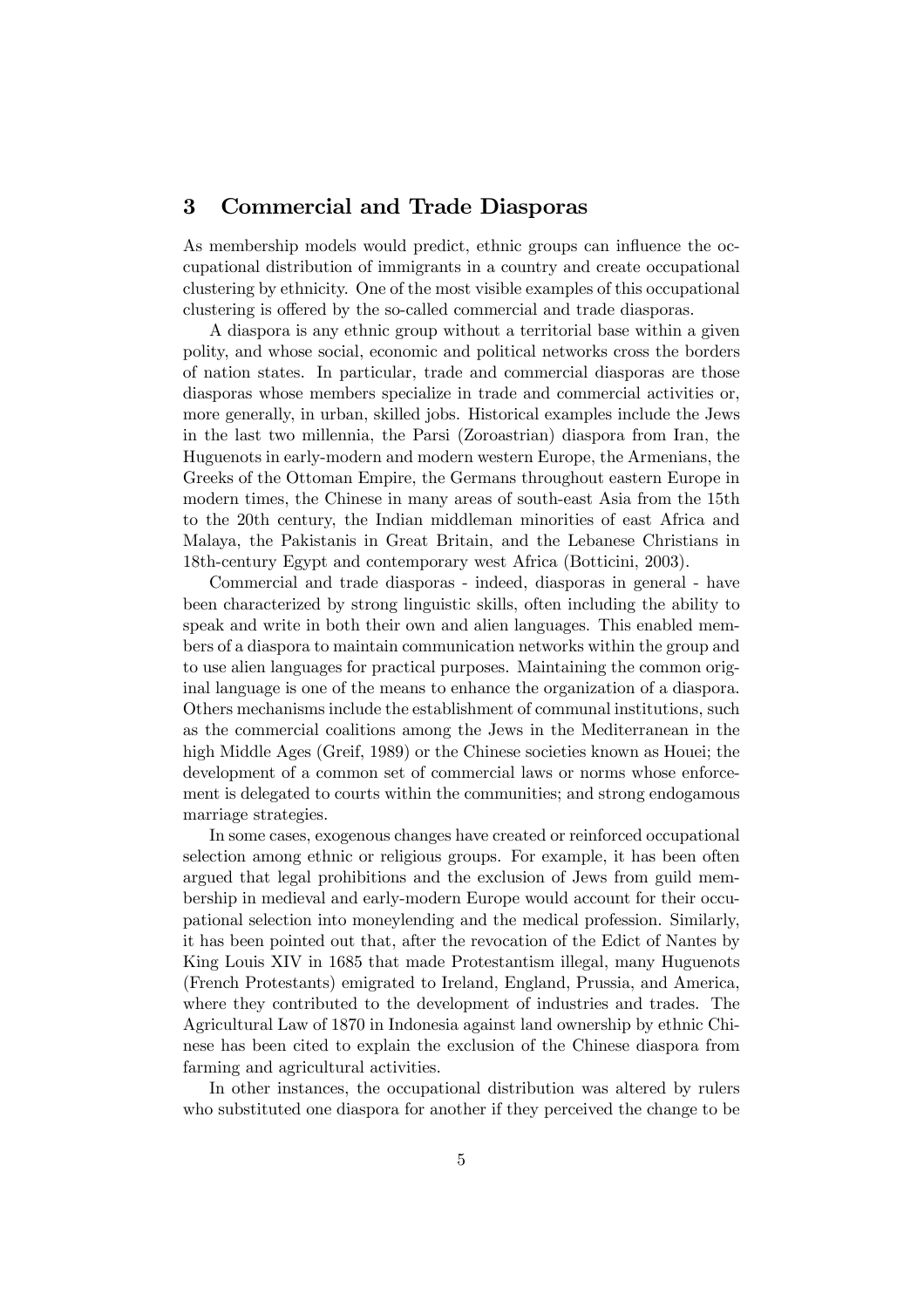advantageous for them. Thus, in the Ottoman Empire, Catholic Levantines, who held the leadership in crafts and trade in the 15th century, were replaced by the Jews in the 16th and 17th centuries, followed by the Greeks until the beginning of the 19th century and Armenians during the 19th century.

Geography also played a role in the occupational specialization of some ethnic groups. With the European geographical expansions and the establishment of colonial rule in south-east Asia and west and east Africa during the 19th and 20th centuries, Lebanese Christians, Chinese, and Indians have contributed to the establishment of commercial economies in the European colonial empires.

## 4 The Manufacturing Belt in the United States

The establishment and remarkable persistence of the manufacturing belt in the United States is one of the most prominent examples of geographic concentration which in turn affected the occupational distribution of the US population.

Early in the history of the United States, when most of the population was engaged in agriculture, when transportation costs were high, and when manufacturing was characterized by few economies of scale, no concentration could occur. When the United States started to industrialize, manufacturing first developed in regions where most of the agricultural population outside the South was located. The manufacturing belt developed in the second half of the 19th century when economies of scale in manufacturing increased, transportation costs fell, and the share of the population in non-agricultural occupations rose. The initial advantage of the manufacturing belt was locked in, leading the bulk of US manufacturing to be concentrated in a relatively small part of the north-east and the eastern part of the Midwest. It persisted even as the centre of gravity of agricultural and mineral production shifted to the West. As late as 1957, the manufacturing belt still contained 64 per cent of US manufacturing employment (Krugman, 1991a).

## 5 Intergenerational Occupational Mobility in Britain and the United States

Unlike today, the United States in the 19th century was 'exceptional' in the occupational mobility experienced by its population (as well as in its geographic mobility) compared with Europe. As documented by Long and Ferrie (2005), this contrast is even more striking when 19th-century United States is compared with 19th-century Britain - the country with which it shared legal traditions and property rights systems and sources of labour, capital, and technology.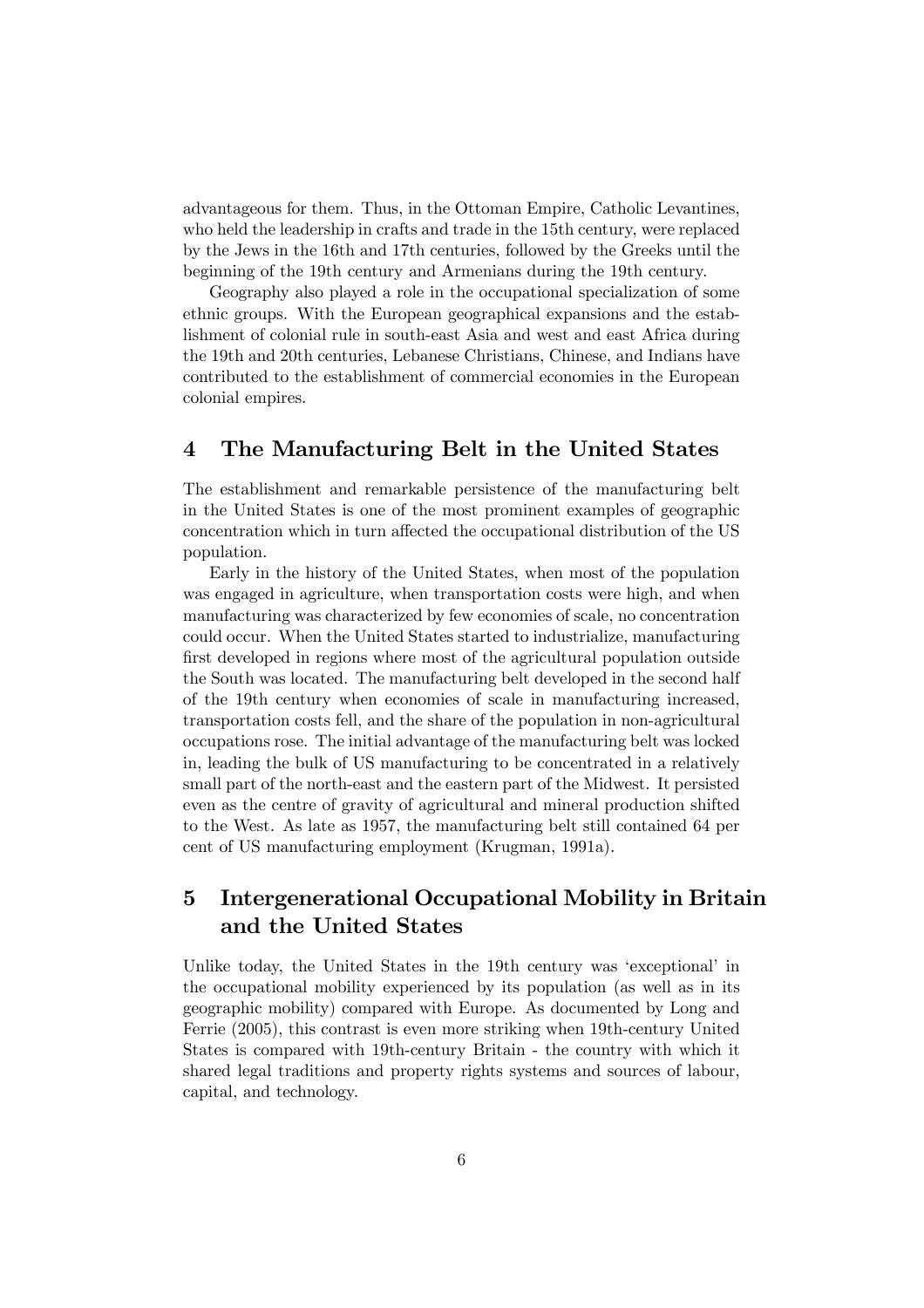Differences have been attributed to a number of factors. First, the absence of feudalism and of strong craft guilds has been put forth as one reason for the higher occupational mobility in the United States. Second, at least some of the high mobility in 19th-century United States may result from it being at an earlier stage of development than 19th-century Britain, so its farm sector was relatively larger.

Third, the United States provided considerably more public education than Britain in the middle of the 19th century: the primary school enrolment rate was one and a half times greater in the United States than in Britain. The US educational system in the second half of the 19th century, though less extensive at the secondary and post-secondary levels than European systems, was considerably more egalitarian (Goldin and Katz, 2003). To the extent that intergenerational mobility is greater where fewer parents are wealth-constrained, superior mobility in the United States may well have been a consequence of its educational system, which provided a public alternative to a private education that was outside the reach of many families.

Fourth, residential mobility to places that were growing more rapidly than others may have provided an alternative to direct investment in human capital. Cities (such as Chicago) sprang up initially to provide services demanded as the frontier expanded. Though US labour markets in the North were well-integrated at the regional level by the middle of the 19th century, differences across smaller units of geography may have continued to present opportunities for 'locational arbitrage' that provided a route to occupational change through the start of the 20th century (Long and Ferrie, 2005).

#### 6 The Feminization of Teaching and Clerical Work

#### Teaching Profession

Today in the United States the vast majority of elementary and secondary teachers are women. In 2000, the female proportion among teachers was 76 per cent. Much earlier in American history, however, this was not the case. The feminization of teaching occurred over the course of the 19th century and continued throughout the 20th century. Two exogenous factors changed the social norm and attitude towards female teachers in the United States and, therefore, significantly contributed to the feminization of teaching: (a) the ethnic, national, and cultural identity of the European settlers who established their communities in the Northern, Midwestern, and Southern states, and (b) the wars (especially the American Civil War and the First World War).

Relatively early in the 19th century, women came to dominate teaching in New England through the establishment of two educational institutions: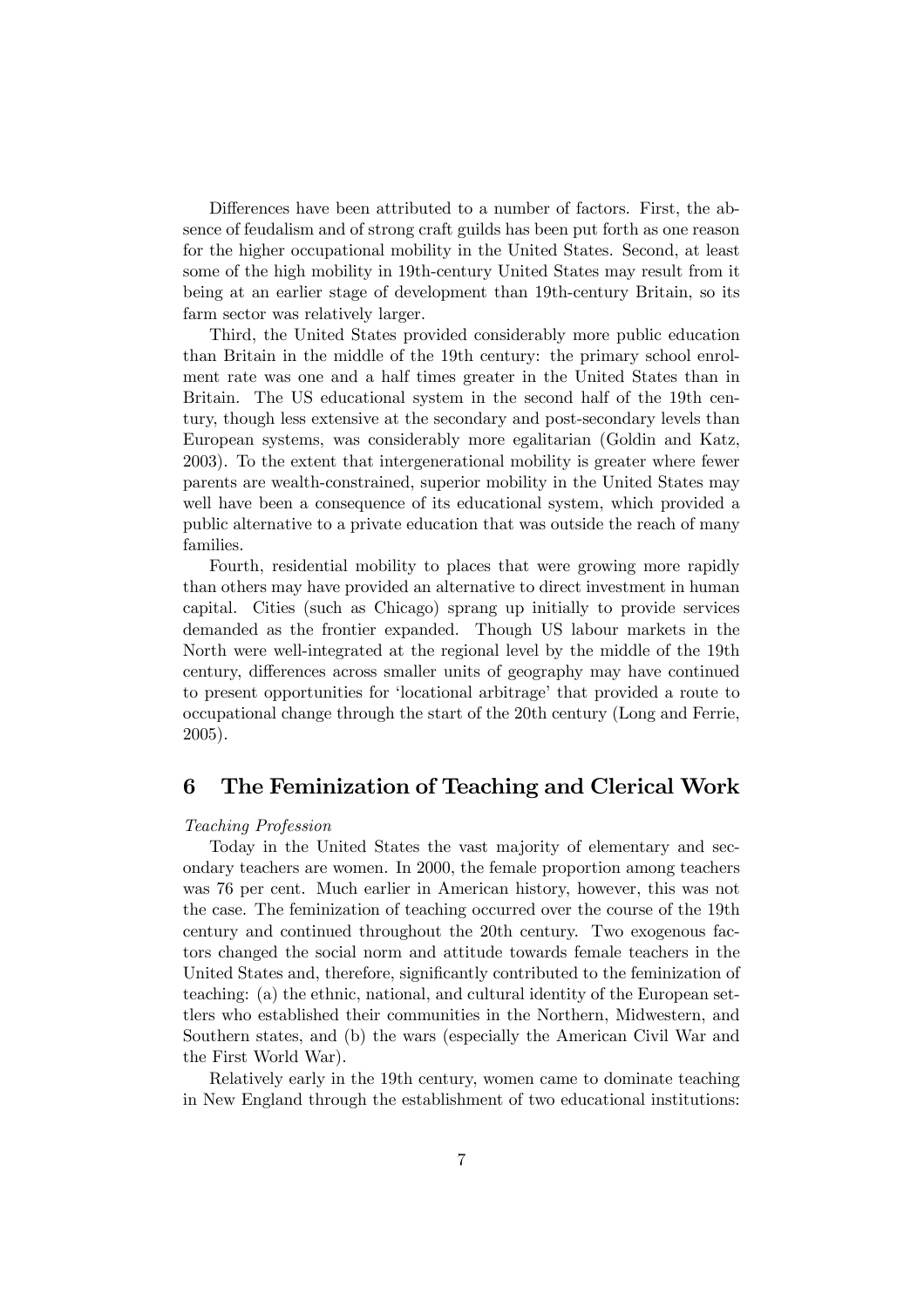the so-called 'dame schools' and a two-tier system divided into winter and summer sessions. The 'dame schools' were an educational institution imported by British settlers, in which women taught very young children as they were considered the natural carers for these children. The division into winter and summer sessions reinforced this gender-specific assignment of teachers to pupils according to age. As winter sessions were geared towards older boys, male teachers were considered to have greater human capital and skills to enforce discipline among them. Female teachers were considered better equipped to teach summer sessions attended by younger children. As population spread westward in the North, the female percentage in teaching increased in these states (Carter and Margo, 2007).

In contrast, because of the different ethnic and national background of the European settlers who established themselves in the U.S. South, neither 'dame schools' nor the two-tier system were developed and the percent of female teachers remained much lower there until the Civil War. But even within the North itself, the role of culture and institutions in affecting the gender distribution in the teaching profession is illustrated by regional variation. In Illinois counties where the settlers were mainly Yankees, female teachers were quite common, whereas in those counties where the settlers were mainly Southerners, male teachers predominated (Carter and Margo, 2007).

As Perlmann and Margo (2001) have shown, the American Civil War significantly contributed to the feminization of teaching. In 13 Northern and Midwestern states, the average share of female teachers rose from about 57 per cent in 1860 to 67 per cent in 1865 and 79 per cent in 1915. During the war women took jobs in teaching, substituting for men who were at war. When the war ended, there was some mean reversion, but not back to the original equilibrium.

The entry of many women into teaching during the Civil War changed the social norm and attitudes toward female teachers by making the bias against them gradually fade. In the earlier decades, the argument against hiring female teachers had been that, especially in winter classes when adult boys attended school, women lacked the skills to discipline these students. However, the entry of women in the teaching profession during the war to substitute for the male teachers gave them the opportunity to show that they could be as effective as their male colleagues in teaching and maintaining the discipline among students. This changed the social norm and attitude toward hiring female teachers, which increased the feminization of teaching in both the Northern states and in the South, where the share of female teachers reached unprecedented levels, rising from about 35 per cent in 1875 to 73 per cent in 1915 (Perlmann and Margo, 2001, p. 169).

The First War World had a similar effect on the selection of women into the teaching profession, although on a smaller scale. After the Second World War, women entered many other occupations and professions. Yet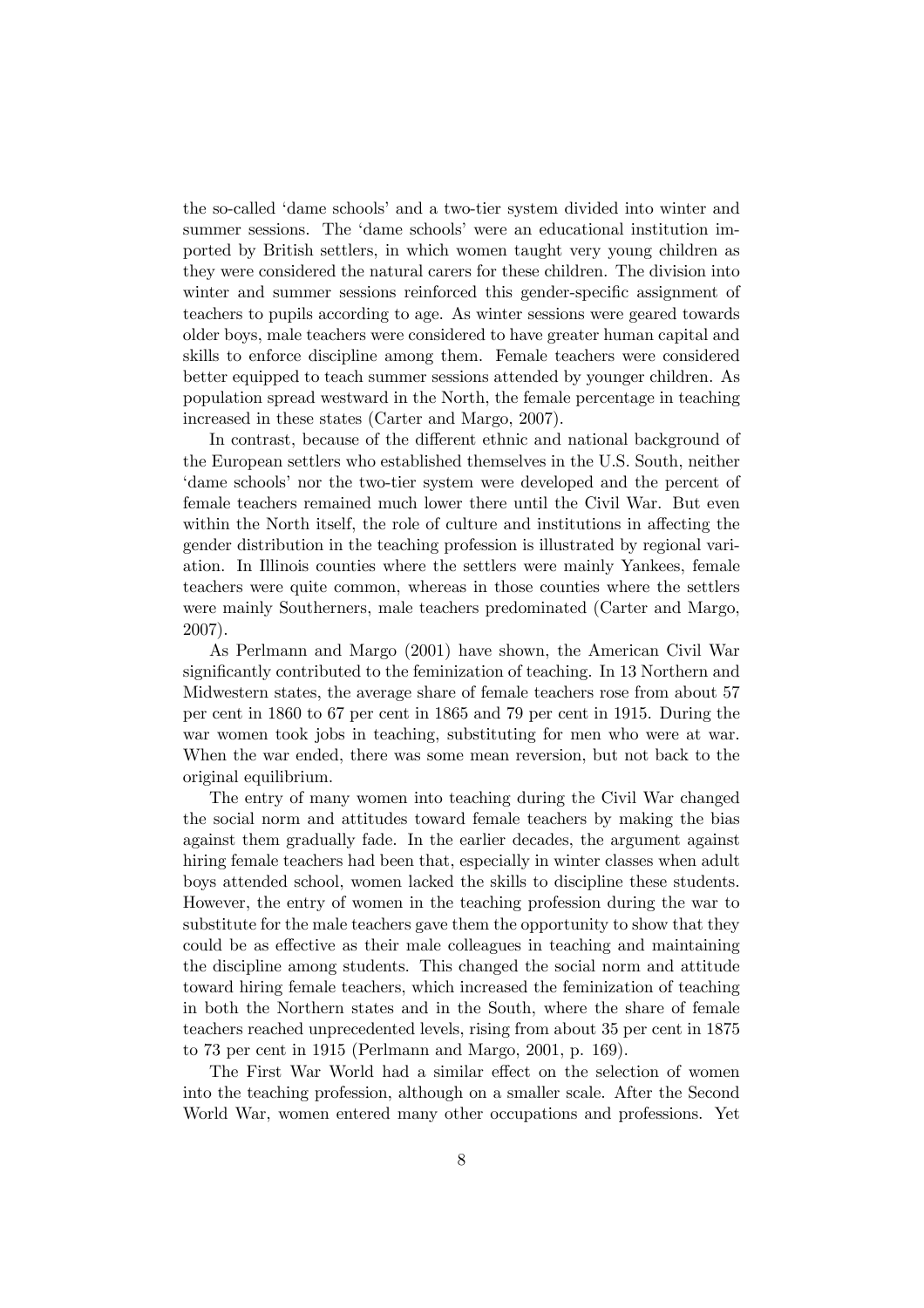the predominance of female teachers in primary and secondary schools holds to the present day.

#### Clerical work

In 1870, fewer than three per cent of all clerical employees were women. In 1930, women made up over half (52.5 per cent) of the total clerical workforce, and today the clerical sector is one of the major employers of women. The most rapid increases occurred in two decades, 1880-90 and 1910-20, as the outcome of two exogenous shocks on the demand side of the labour market coupled with a profound transformation on the supply side of the same market.

On the demand side, Rotella (1981) has argued that the adoption and diffusion of the typewriter in the 1880s, the growth of large firms and the expansion of the government sector in the 1910s created a huge demand for clerical work. Specifically, the diffusion of the typewriter made the skills required of clerical labour no longer firm-specific, as it had been when employers preferred to hire male workers who were expected to have a long working life within the firm. With the development of the modern, mechanized office, employers could afford to hire young, educated women who had high expected turnover and who desired clean, high-status employment. Later, in the 1910s, the growth of large firms and the expansion of the government sector through regulation and tax laws greatly increased the demand for information and information processing within firms and government offices. Again, this shift in demand was not gender neutral: it favoured women, and women came to dominate office work, basically after about 1910.

On the supply side, Goldin (1986; 1990) has shown that the huge increase in high school attendance around the turn of the 20th century - the socalled 'high school movement' - dramatically increased the supply of young, educated women in the labour market. These women offered a relatively cheaper and easier to monitor labour force.

#### 7 The Occupational Transition of African-Americans

After the American Civil War, a steady stream of African-Americans moved out of the South to the North. It has been estimated that from 1870 to 1910 about 535,000 blacks emigrated from the South on the net as the outcome of the large wage differentials between the North and the South and of the increased human capital acquired by the first generations of blacks after the Emancipation (Margo, 1990, ch. 7). This migration, though, did not have a huge impact on the overall occupational and residential distribution of African-Americans. In fact, in 1900 approximately 90 per cent of the blacks still lived in the South, and the majority of them worked in agriculture and were very poor.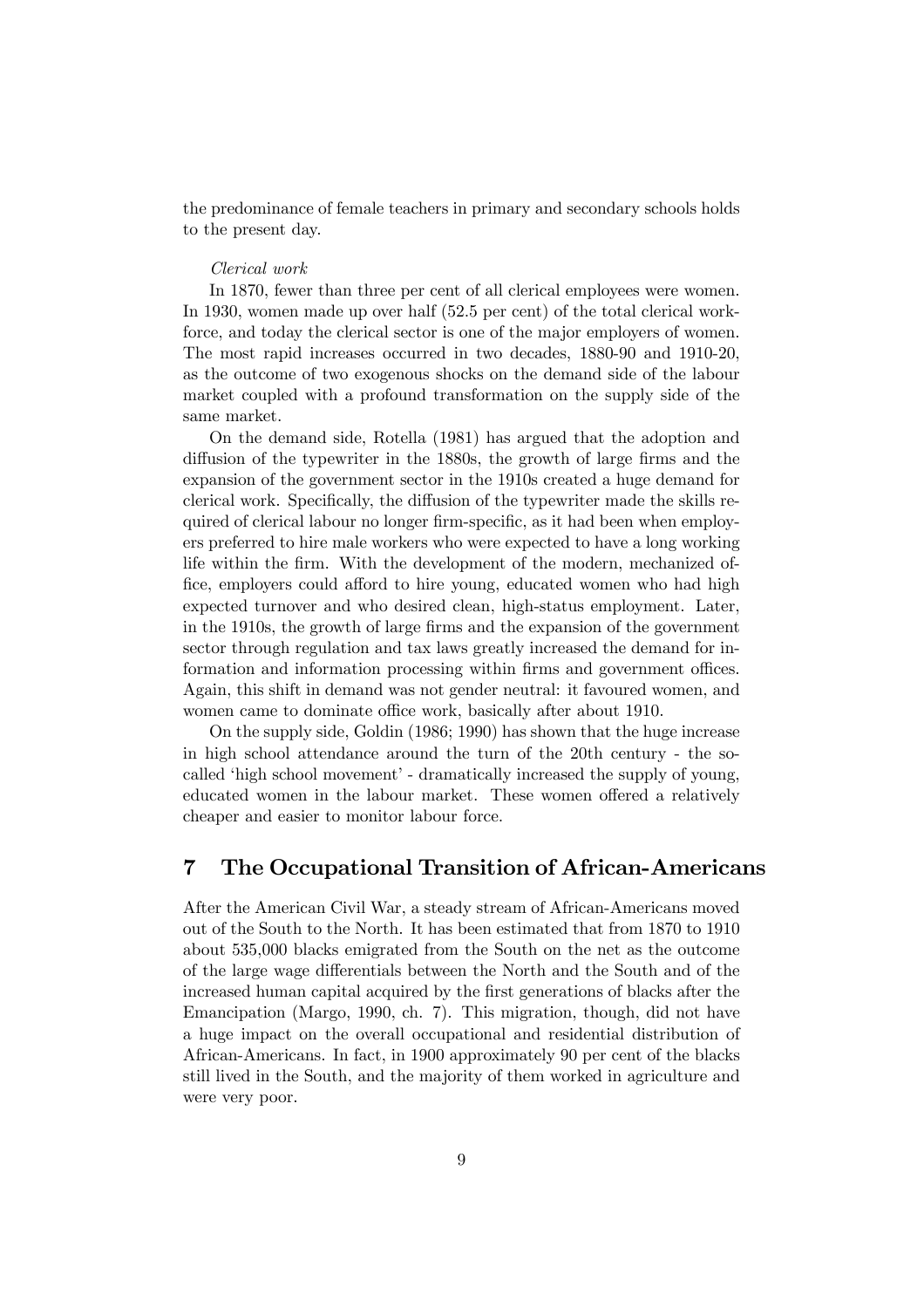In contrast, from 1910 to 1950 the Great Migration brought about 3.5 million African-American people out of the South mainly to the urban North. Even when migration occurred to rural areas in the North, it invariably involved a shift out of agriculture. The Great Migration represented a watershed in African-American economic history and implied a profound and permanent transformation of the occupational distribution of the blacks in the United States.

The relevant exogenous shocks that fuelled both the Great Migration and the permanent change in the occupational distribution of the blacks were the two world wars and a combination of government policies.

First, quotas set by the US government on foreign immigration after the First World War greatly accelerated the outmigration of blacks from the South in the 1920s, as blacks were substitutes for the foreign-born immigrants (Collins, 1997).

Second, the Second World War was an even bigger exogenous shock. When the United States entered the war, demand for white workers in the war-industry sector increased at the same time as the military was siphoning off potential workers. US employers were faced with a tough choice: either to follow the prevailing taste for discrimination among employers and white workers and the social norm against hiring black workers, or to expand production and to gain profits by hiring black workers.

The enforcement by President Roosevelt of the anti-discriminatory policy amongst defence contractors through the Fair Employment Practice Committee (FEPC) established in 1941 was the exogenous change in government policy that helped employers choose the second option and hire black workers despite the prevailing taste for discrimination (Collins, 2001). The impact of this government intervention was twofold. It made defence contractors hire black male workers who otherwise would not have been hired because of the hostility of white male workers towards hiring fellow black workers. At the same time, it started changing the social norm and attitude against hiring black workers in other firms and industries in those instances when the enforcement of the anti-discriminatory policy among the defence contractors sector had spillover effects on other firms' hiring practices.

The combination of the two exogenous shocks - the Second World War and the establishment of the Fair Employment Practice Committee - had a large impact on the occupational and residential transition of African-Americans. Between 1940 and 1950 the proportion of black male workers classified as operatives (semi-skilled) rose from 12.6 to 21.4 per cent, and the proportion in manufacturing industries rose from 16.2 to 23.9 per cent (Collins, 2000). This transition into manufacturing and war-related industries greatly contributed to the economic progress of blacks, as the data on the substantial wage premium these workers earned indicate.

A similar effect occurred ten years later as the outcome of another major change in government policy. The Brown vs Board of Education Supreme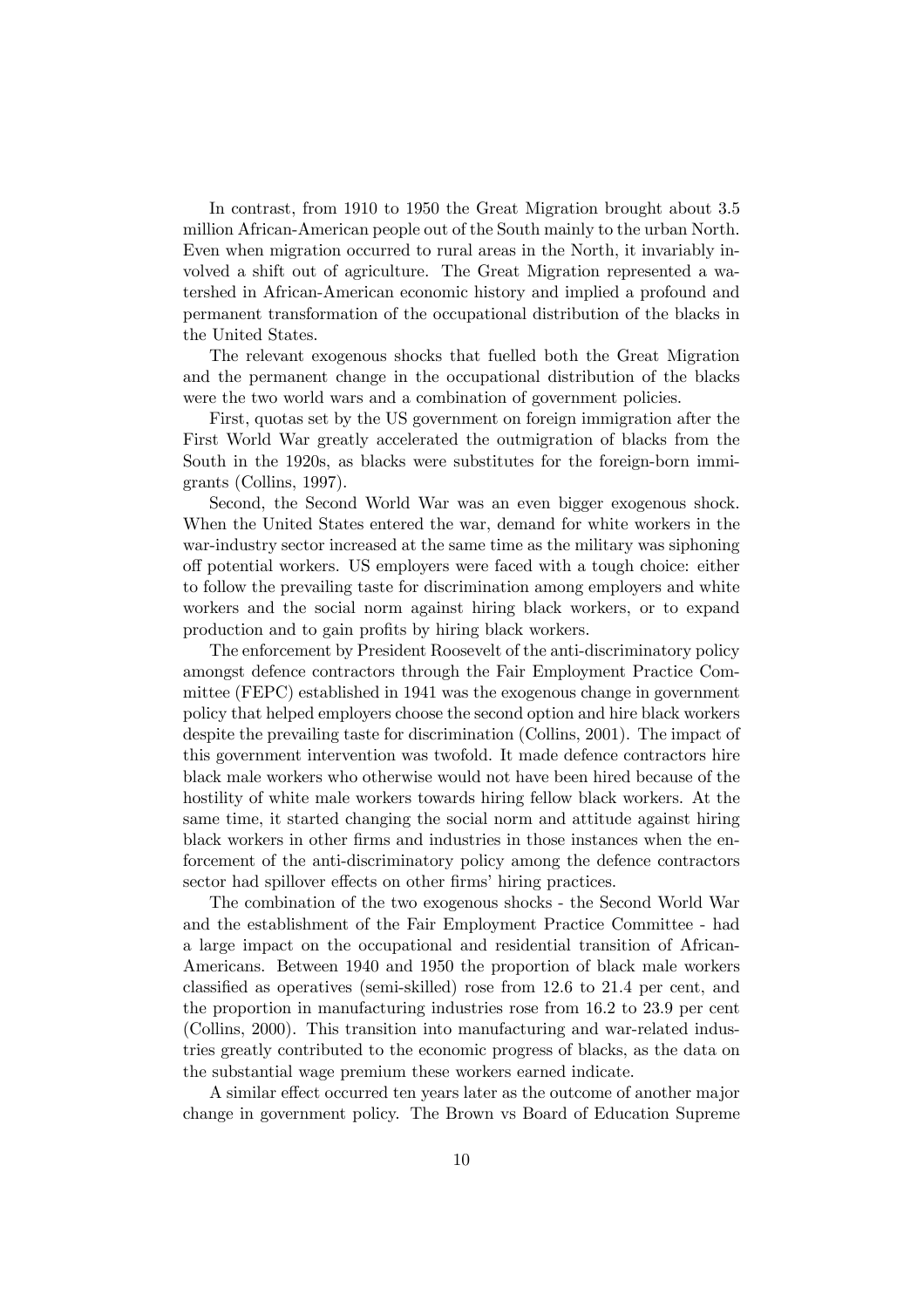Court's decision in 1954, which invalidated school segregation in the US South, the enactment of Title VII of the 1964 Civil Rights Act, which forbade discrimination in employment, the establishment of the Office of Federal Contract Compliance (OFCC), which monitored the anti-discrimination and affirmative action responsibilities of government contractors, and the passage of the Voting Rights Act of 1965 were the most famous among several government policies designed to eliminate discrimination against blacks. Donohue and Heckman (1991) show that a significant portion of the sustained improvement in the labour market status of black males from 1965 to 1975 (especially in the US South) was the outcome of these changes in government policies.

## 8 Poverty Traps

Intertemporal social interactions (that is, social interactions in which choices made at one time affect others made later) can create path dependence in occupations through a variety of mechanisms. Role models and peer group effect models are two examples of these mechanisms. Suppose, as role models do, that the decision to attend college by a young adult depends on the percentage of college graduates among adults in his community. Then two communities, one where the adults are all college graduates and the other where none is, can converge to different levels of college attendance in a steady state, leading to path dependence in occupational and economic segregation across long time periods and generations.

The persistence of ghettoes and poverty traps are the two most visible examples of the intertemporal effect of group membership on individual outcomes (Bowles, Durlauf, and Hoff, 2006). Poverty traps are situations where the evolution of individual wealth is governed by a path-dependent process such that, depending on initial conditions, otherwise identical individuals or groups (ethnic, linguistic, religious) may remain for long periods of time 'locked into' poverty. The key characteristic of a poverty trap is that the 'good' and 'bad' outcomes are self-enforcing, so that small interventions or chance events will not alter the long-term outcome. Recent evidence of the persistence of income differences between races, even after some of the structural determinants of inequality (such as colonialism, inequalities of educational opportunity, and de jure segregation) have been removed, point to the importance of historical contingency and 'lock-in effects' in the process that generates inequality (Loury, 2002; Bowles, 2006).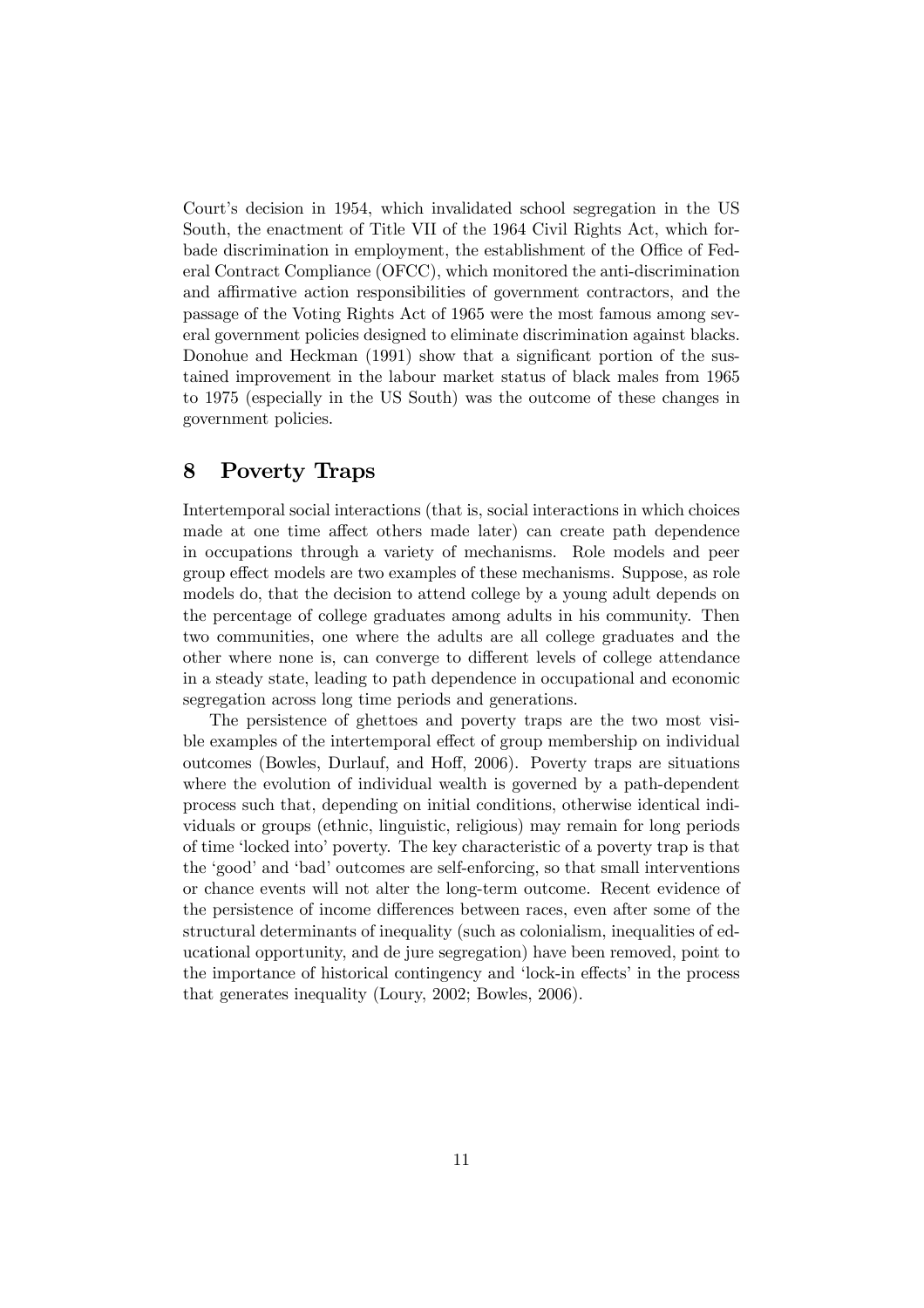#### References

- [1] Arthur, W. "Increasing returns, competing technologies and lock-in by historical small events: the dynamics of allocation under increasing returns to scale." Economic Journal 99 (1989): 116—31.
- [2] Banerjee, A. and Newman, A. "Risk-bearing and the theory of income distribution." Review of Economic Studies 58 (1991): 211—35.
- [3] Banerjee, A. and Newman, A. "Occupational choice and the process of development." Journal of Political Economy 101 (1993): 274—98.
- [4] Becker, G. and Tomes, N. "An equilibrium theory of the distribution of income and intergenerational mobility." Journal of Political Economy 87 (1979): 1153—89.
- [5] Blume, L. and Durlauf, S., eds. The Economy as an Evolving Complex System III: Current Perspectives and Future Directions. Oxford and New York: Oxford University Press, 2005.
- [6] Botticini, M. "Commercial and trade diasporas." In Oxford Encyclopedia of Economic History. New York: Oxford University Press, 2003.
- [7] Botticini, M. and Eckstein, Z. "Jewish occupational selection: education, restrictions, or minorities?" Journal of Economic History 65 (2005): 922—48.
- [8] Botticini, M. and Eckstein, Z. "From farmers to merchants, voluntary conversions and diaspora: a human capital interpretation of Jewish history." Discussion Paper No. 5571. London: CEPR, 2006.
- [9] Bowles, S. "Institutional poverty traps." In Poverty Traps, ed. S. Bowles, S. Durlauf and K. Hoff. Princeton, NJ: Princeton University Press, 2006.
- [10] Bowles, S., Durlauf, S. and Hoff, K., eds. Poverty Traps. Princeton, NJ: Princeton University Press, 2006.
- [11] Bowles, S. and Gintis, H. "The inheritance of inequality." Journal of Economic Perspectives 16, no. 3 (2002): 3—30.
- [12] Carter, L. and Margo, R. "Feminization of teaching in the United States." In Gender and Education in the United States, ed. B. Bank. Westport, CT: Greenwood Press, 2007.
- [13] Chiswick, R.. "The occupational attainment of American Jewry: 1990- 2000." IZA Discussion Paper No. 1736. Bonn, Germany: Institute for the Study of Labour, 2005.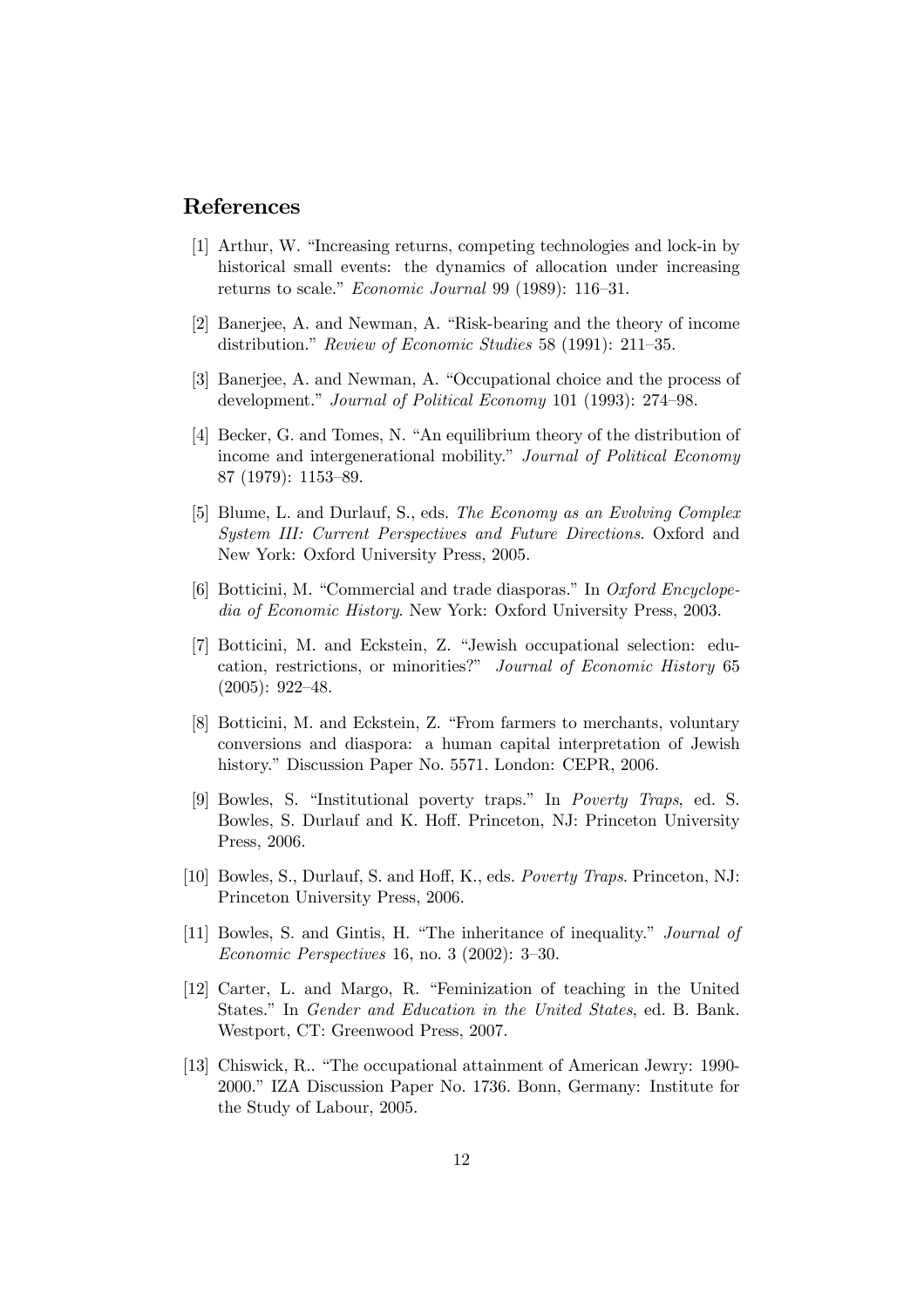- [14] Collins, W. "When the tide turned: immigration and the delay of the Great Black migration." Journal of Economic History 57 (1997): 607— 32.
- [15] Collins, W. "African-American economic mobility in the 1940s: a portrait from the Palmer Survey." Journal of Economic History 60 (2000): 756—81.
- [16] Collins, W. "Race, Roosevelt, and wartime production: fair employment in World War II labor markets." American Economic Review 91 (2001): 272—86.
- [17] David, P. "Clio and the economics of QWERTY." American Economic Review Papers and Proceedings 75, no. 2 (1985): 332—7.
- [18] David, P. "Why are institutions the 'carriers of history'?: Path dependence and the evolution of conventions, organizations, and institutions." Structural Change and Economic Dynamics 5 (1994): 205—20.
- [19] Donohue, J. III, and Heckman, J. "Continuous versus episodic change: the impact of the civil rights policy on the economic status of blacks." Journal of Economic Literature 29 (1991): 1603—43.
- [20] Durlauf, S. "Group, social influences and inequality: a membership theory perspective on poverty traps." In Poverty Traps, ed. S. Bowles, S. Durlauf and K. Hoff. Princeton: Princeton University Press, 2006.
- [21] Eckstein, Z. and Zilcha, I. "The effects of compulsory schooling on growth, income distribution and welfare." Journal of Public Economics 54 (1994): 339—59.
- [22] Fujita, M., Krugman, P. and Venables, A. The Spatial Economy: Cities, Regions, and International Trade. Cambridge, MA: MIT Press, 1999.
- [23] Galor, O. and Zeira, J. "Income distribution and macroeconomics." Review of Economic Studies 60 (1993): 35—52.
- [24] Goldin, C. "Monitoring costs and occupational segregation by sex: a historical analysis." *Journal of Labor Economics* 4 (1986): 1–27.
- [25] Goldin, C. Understanding the Gender Wage Gap: An Economic History of American Women. Chicago: University of Chicago Press, 1990.
- [26] Goldin, C. and Katz, L. "The 'virtues' of the past: education in the first hundred years of the new republic." Working Paper No. 9958. Cambridge, MA: NBER, 2003.
- [27] Greif, A. "Reputation and coalitions in medieval trade: evidence on the Maghribi traders." Journal of Economic History 49 (1989): 857—82.